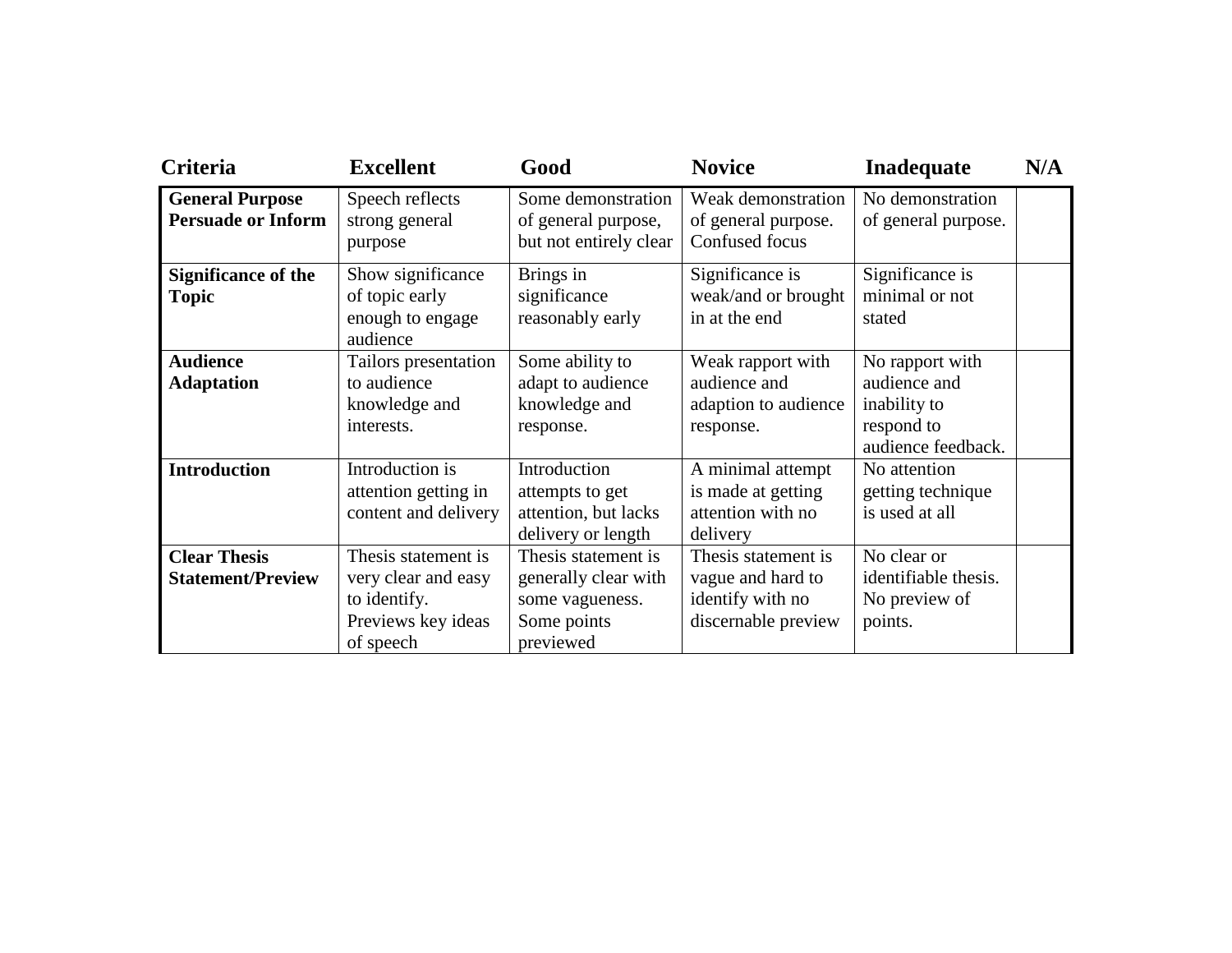| Organization                                 | Main points are<br>clearly developed<br>from the thesis, well<br>balanced, and<br>follow a logical<br>pattern                        | Main points are<br>generally clear and<br>balanced. May<br>follow a logical<br>pattern                                               | Main points are<br>vague with little<br>pattern and are not<br>balanced<br>appropriately                                                       | Main points are<br>not identifiable<br>and follow no<br>organizational<br>pattern                                          |
|----------------------------------------------|--------------------------------------------------------------------------------------------------------------------------------------|--------------------------------------------------------------------------------------------------------------------------------------|------------------------------------------------------------------------------------------------------------------------------------------------|----------------------------------------------------------------------------------------------------------------------------|
| <b>Supporting</b><br><b>Material/Sources</b> | Sufficient, engaging<br>support with<br>appropriate source<br>citation                                                               | Adequate support<br>with some<br>information not<br>cited                                                                            | Weak support with<br>missing or<br>inappropriate<br>information                                                                                | Information in<br>inaccurate and<br>missing source<br>citations                                                            |
| <b>Signposts and</b><br><b>Transitions</b>   | Uses both signposts<br>and connecting<br>transitions between<br>ideas                                                                | Some use of sign<br>posts and transitions<br>Flow of speech is<br>choppy                                                             | Little use of sign<br>posts and<br>transitions. Flow of<br>speech is difficult to<br>follow                                                    | Sign posts and<br>transitions not<br>utilized. No flow<br>to the speech                                                    |
| <b>Conclusion</b>                            | Summarizes main<br>points and leaves<br>audience with<br>impact                                                                      | Some review of the<br>speech and closes<br>with some impact                                                                          | Vague and unclear<br>review of points and<br>ends with little<br>impact                                                                        | No review of<br>points and ends<br>abruptly without<br>impact                                                              |
| <b>Vocal Delivery</b><br><b>Elements</b>     | Speech is free of<br>fillers and pauses.<br>Tone varies<br>utilizing vocal<br>variety. Rate and<br>volume are adapted<br>to audience | A few vocalized<br>fillers and pauses.<br>Some variation in<br>tone. Volume and<br>rate moderately<br>adapted to audience            | Several vocalized<br>pauses and fillers.<br>Minimal vocal<br>variety or change in<br>tone. Volume and<br>rate not well<br>adapted to audience. | Frequent pauses<br>and fillers. No<br>evidence of vocal<br>variety. No<br>adaptation in<br>volume or rate.                 |
| <b>Nonverbal Delivery</b><br><b>Elements</b> | Gestures and<br>movement are<br>purposeful and<br>natural. Eye contact<br>is steady and<br>comfortable.<br>Overall poised.           | Some fidgeting and<br>movement not<br>complementary to<br>the speech.<br>Moderate eye<br>contact was made<br>with moderate<br>poise. | Lots of extra<br>movement and<br>fidgeting not<br>complementary to<br>the speech. Little<br>eye contact and<br>poise.                          | Distracting<br>movements in<br>speech. Little to<br>no eye contact.<br>Little to no poise;<br>flustered and<br>unprepared. |